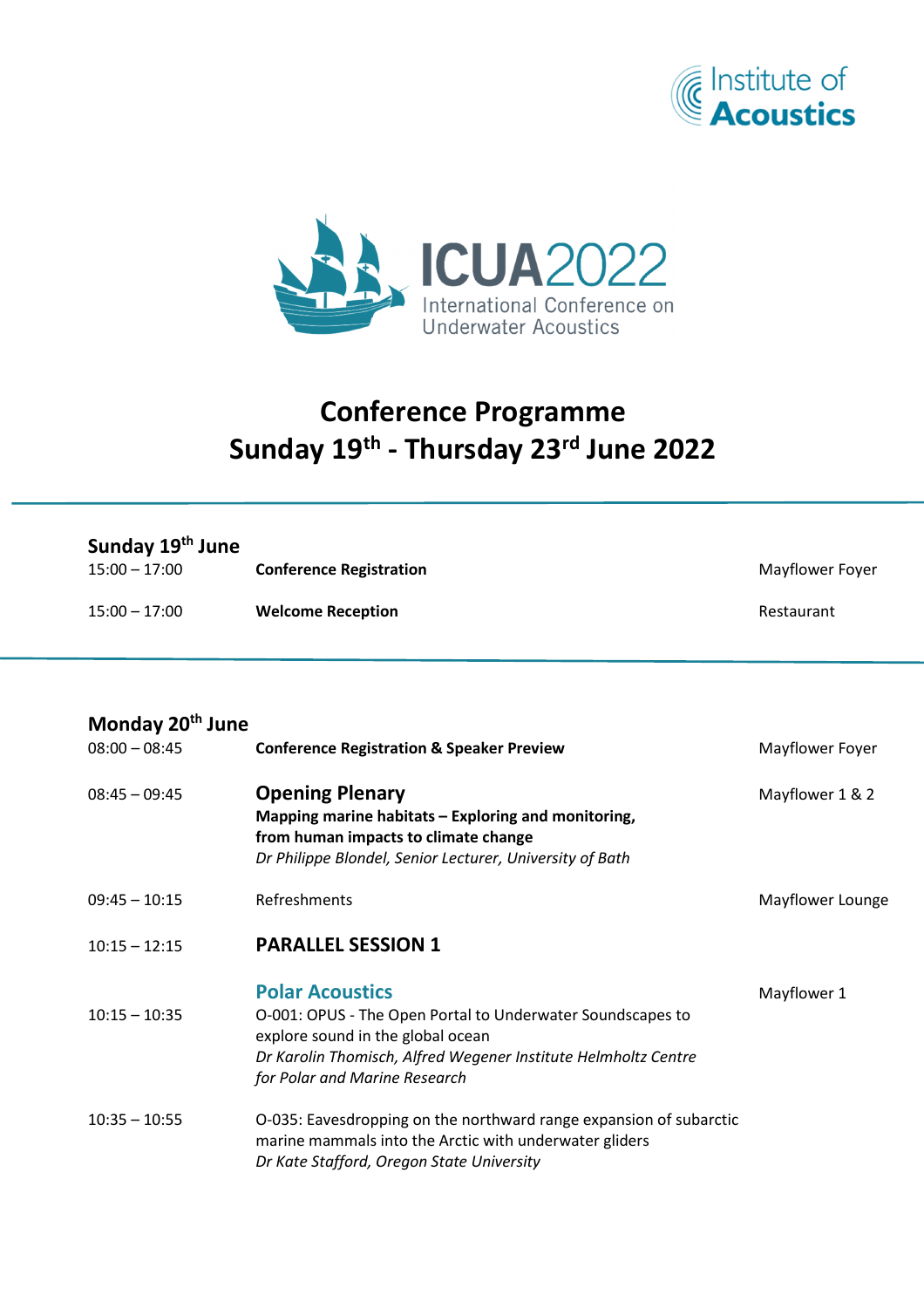

| $10:55 - 11:15$ | O-004: Acoustic measurements in an environment of high<br>frequency hydrological dynamics: NARVAL2021 in the Iceland<br>Faroe Ridge<br>Dr G Bazile Kinda, Shom                                                                                   |             |
|-----------------|--------------------------------------------------------------------------------------------------------------------------------------------------------------------------------------------------------------------------------------------------|-------------|
| $11:15 - 11:35$ | O-034: Analysis of acoustic data collected under sea ice during<br>the Useful Arctic Knowledge 2021 arctic cruise<br>William Jenkins, Scripps Institution of Oceanography                                                                        |             |
|                 | <b>Ambient noise and ambient sound</b>                                                                                                                                                                                                           | Mayflower 2 |
| $10:15 - 10:35$ | measurement and modelling<br>O-006: Coherent processing of broad band dynamic ambient<br>marine noise through remote optoelectronic interrogation of<br>legacy seafloor cabled infrastructure<br>Dr Mohammad Belal, National Oceanography Centre |             |
|                 | Southampton                                                                                                                                                                                                                                      |             |
| $10:35 - 10:55$ | O-007: Ambient noise measurements during REP(MUS) NATO<br>exercise<br>Erica Cruz, Blueoasis                                                                                                                                                      |             |
| $10:55 - 11:15$ | O-008: The Global Ocean Sound Atlas<br>Dr Michael Porter, Heat, Light, And Sound Research, Inc.                                                                                                                                                  |             |
| $11:15 - 11:35$ | O-009: Soundscapes in the German Baltic Sea before and during the<br>Covid-19 pandemic<br>Fritjof Basan, Federal Maritime and Hydrographic Agency of Germany<br>(BSH)                                                                            |             |
| $11:35 - 11:55$ | O-010: Development of an international standard to measure<br>underwater ambient sound<br>Dr Michael Ainslie, JASCO Applied Sciences (Germany)                                                                                                   |             |
|                 | <b>Seabed and sediment acoustics</b>                                                                                                                                                                                                             | Mayflower 3 |
| $10:15 - 10:35$ | O-011: Force chains, creep, grain shearing and variability in the<br>seabed<br>Dr Nicholas Chotiros, The University of Texas at Austin                                                                                                           |             |
| $10:35 - 10:55$ | O-012: A Comparison Between the Bayes Acoustic Sediment<br>Classification Technique and Angular Response Analysis Method<br>Dr Tannaz Haji Mohammadloo, Delft University of Technology                                                           |             |
| $10:55 - 11:15$ | O-013: Correlations between sound speed and density in sediment<br>cores collected in Norwegian waters<br>Ellen Johanne, Eidem Norwegian Defence Research (FFI)<br>Establishment                                                                 |             |
|                 |                                                                                                                                                                                                                                                  |             |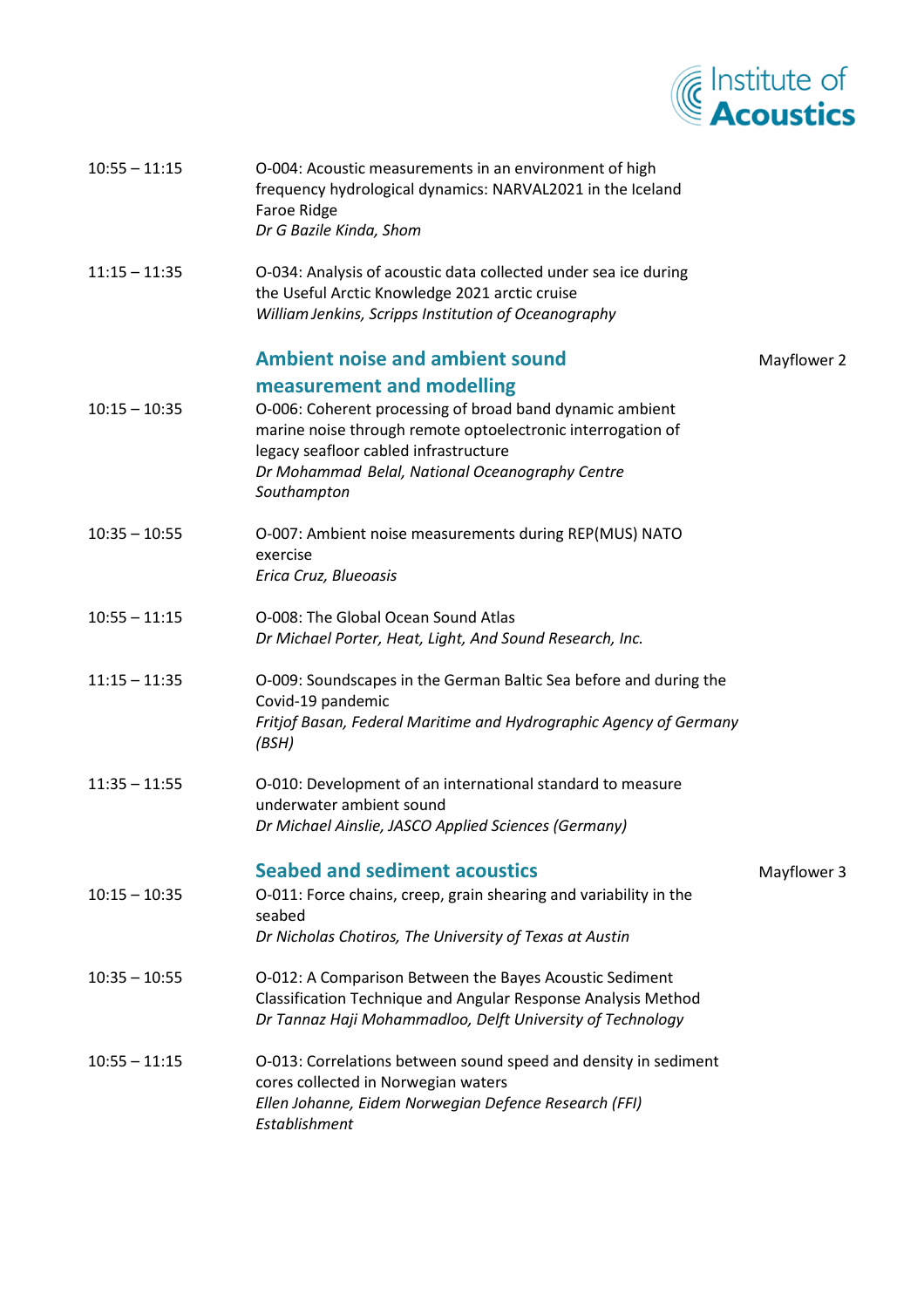

| $11:15 - 11:35$ | O-014: Using marine seismic reflection data to study sound-seabed<br>interaction<br>Dr Alexander Douglass, University of Washington                                                                                                  |                  |
|-----------------|--------------------------------------------------------------------------------------------------------------------------------------------------------------------------------------------------------------------------------------|------------------|
| $11:35 - 11:55$ | O-015: Determining optimal total time and frequency band of ship<br>spectrograms for seabed classification<br>Stephen M Amos, Brigham Young University                                                                               |                  |
| $11:55 - 12:15$ | O-016: Approaches for determining acoustically distinct seabed<br>classes for deep learning classification<br>Dr Tracianne Neilsen, Brigham Young University                                                                         |                  |
| $12:15 - 13:15$ | Lunch                                                                                                                                                                                                                                | Mayflower Lounge |
| $13:15 - 15:15$ | <b>PARALLEL SESSION 2</b>                                                                                                                                                                                                            |                  |
| $13:15 - 13:35$ | <b>Polar acoustics</b><br>O-003: Acoustic properties of Arctic sea ice, from year-long<br>underwater measurements in Cambridge Bay, Canada<br>Dr Philippe Blondel, University of Bath                                                | Mayflower 1      |
| $13:35 - 13:55$ | O-017: Acoustic reflection and backscatter from arctic ice<br>Dr Nicholas Chotiros, The University of Texas at Austin                                                                                                                |                  |
| $13:55 - 14:15$ | O-005: Travel-time variability during the 2016-2017 deep-water<br>Canada Basin Acoustic Propagation Experiment (CANAPE)<br>Dr Peter Worcester, University of California San Diego                                                    |                  |
| $14:15 - 14:35$ | O-018: Measurements and Models of Ocean Sound Speed and<br>Acoustic Propagation in the Beaufort Duct<br>Prof Lora Van Uffelen, University of Rhode Island                                                                            |                  |
| 14:35 – 14:55   | O-036: Ocean Acoustic Tomography in the Beaufort gyre<br>Dr Heriberto Vazquez, University of California San Diego                                                                                                                    |                  |
| $13:15 - 13:35$ | <b>Ambient noise and ambient sound measurement</b><br>and modelling<br>O-022: A fast computation approach for shallow water<br>propagation: Its application to ambient sound calculations before<br>and during the covid-19 pandemic | Mayflower 2      |
| $13:35 - 13:55$ | Dr Özkan Sertlek, Delft University of Technology<br>O-023: Low-cost Ocean Acoustic Ambient Noise Recording System<br>James Theriault, Ocean Environmental Consulting                                                                 |                  |
| $13:55 - 14:15$ | O-024: Modelling of ship's contribution to underwater noise in the<br>North Sea and assessment of masking potential for fish and marine<br>mammals<br>Dr Jakob Tougaard, Aarhus University                                           |                  |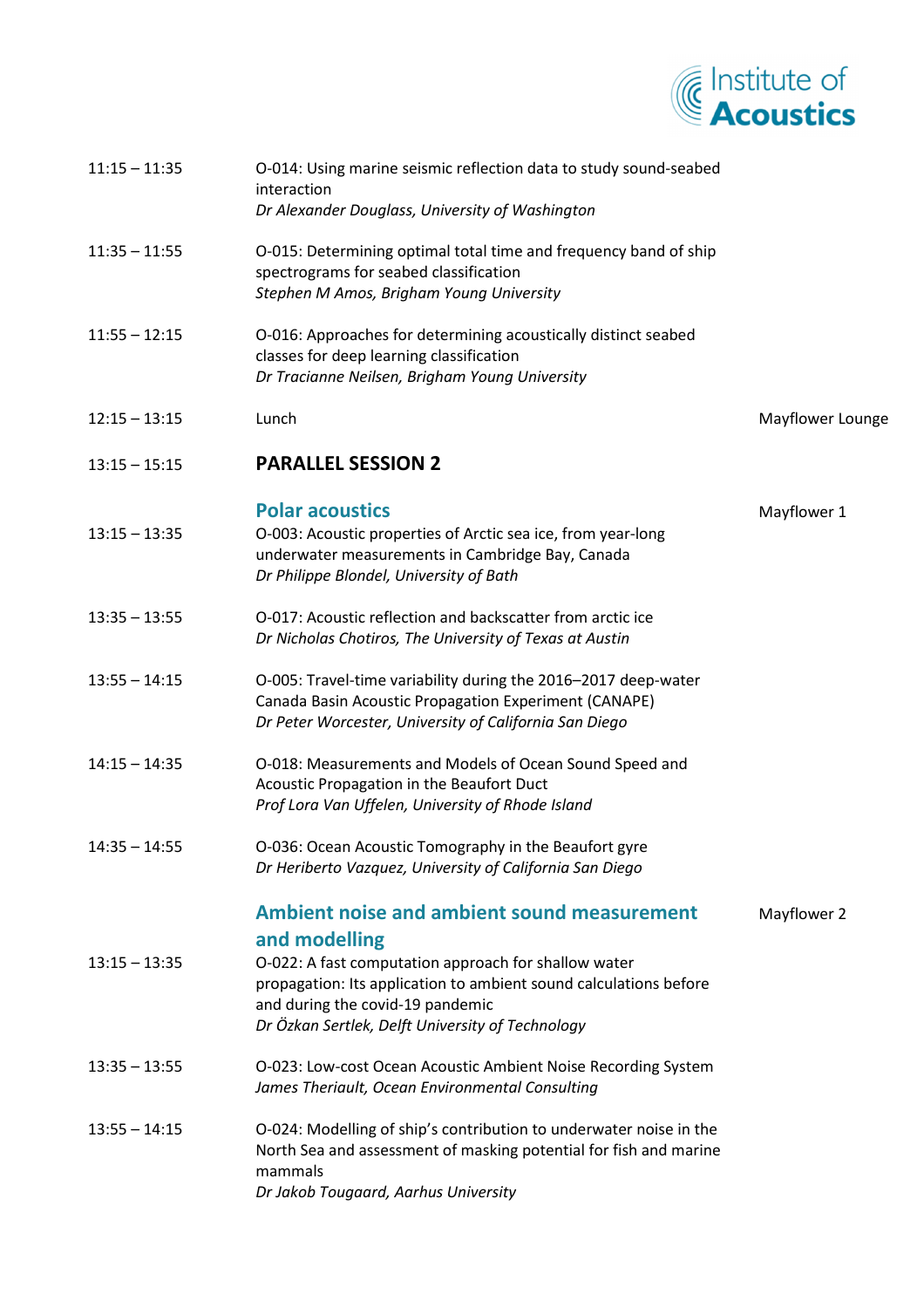

| $14:15 - 14:35$ | O-027: Investigation of trends in deep ocean noise including during<br>the 2020 COVID lockdown period<br>Steve Robinson, NPL                                                                                             |                  |
|-----------------|--------------------------------------------------------------------------------------------------------------------------------------------------------------------------------------------------------------------------|------------------|
|                 | <b>Seabed and sediment acoustics</b>                                                                                                                                                                                     | Mayflower 3      |
| $13:15 - 13:35$ | O-028: Impacts of sediment properties on 3D sound propagation<br>in submarine canyons                                                                                                                                    |                  |
|                 | Dr Tzu-ting Chen, Woods Hole Oceanographic Institution                                                                                                                                                                   |                  |
| $13:35 - 13:55$ | O-029: Parameterization of Continental Shelf and Upper Slope<br>Sediments in Support of Ocean Acoustics Experiments Offshore<br>Southern New England, USA                                                                |                  |
|                 | Dr Megan Ballard, Applied Research Laboratories, University of Texas                                                                                                                                                     |                  |
| $13:55 - 14:15$ | O-030: Monogenic signal study for seabed classification<br>Coraline Delblond, ECA Robotics and LabStiCC                                                                                                                  |                  |
| $14:15 - 14:35$ | O-031: Observations of compressional, shear and interface waves<br>in the New England Mudpatch                                                                                                                           |                  |
|                 | Dr Ying-Tsong Lin, Woods Hole Oceanographic Institution                                                                                                                                                                  |                  |
| $14:35 - 14:55$ | O-032: Acoustical effects due to the spatial variability of sediment<br>geoacoustic properties from coarse to fine-grained sediments at<br>mid-frequencies<br>Dr Jie Yang, Applied Physics Lab, University of Washington |                  |
| $14:55 - 15:15$ | O-033: Acoustic Attenuation of Cohesive Sediments (mud)<br>at High Ultrasound Frequencies<br>Bart Brouwers, Flanders Hydraulics Research                                                                                 |                  |
| $15:15 - 15:45$ | Refreshments                                                                                                                                                                                                             | Mayflower Lounge |
| $15:45 - 17:45$ | <b>PARALLEL SESSION 3</b>                                                                                                                                                                                                |                  |
| $15:45 - 16:05$ | <b>Polar acoustics</b><br>O-002: Data assimilation of ocean sound speed in Fram Strait<br>Florian Geyer, Nansen Environmental and Remote Sensing<br>Center                                                               | Mayflower 1      |
| $16:05 - 16:25$ | O-037: The 2019-2020 Coordinated Arctic Acoustic Thermometry<br>Experiment (CAATEX): An overview<br>Dr Hanne Sagen, Nansen Environmental and Remote Sensing Center                                                       |                  |
| $16:25 - 16:45$ | O-021: Travel times and transmission loss in the 2019-2020<br>Coordinated Arctic Acoustic Thermometry Experiment (CAATEX)<br>Dr Matthew Dzieciuch, IGPP-0225                                                             |                  |
| $16:45 - 17:05$ | O-019: Modelling of sound propagation across the Arctic Ocean<br>using oceanographic fields from an ice-ocean reanalysis<br>Dr Espen Storheim, Nansen Environmental and Remote Sensing Center                            |                  |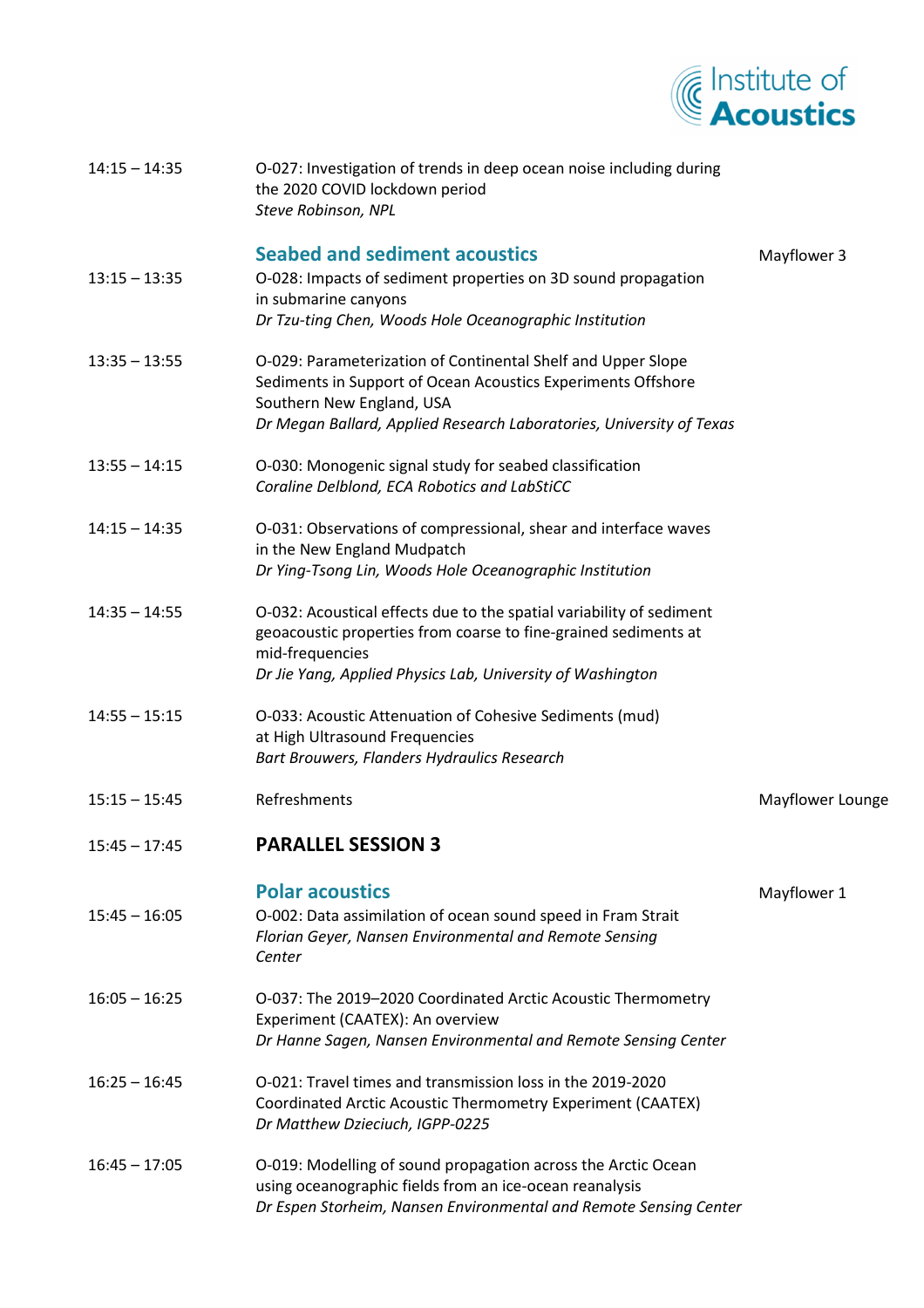

| $15:45 - 16:05$ | <b>Ambient noise and ambient sound measurement</b><br>and modelling<br>O-038: Defining optimal recording cycle to monitor shipping<br>contribution to ambient noise<br>Dr Benjamin Ollivier, Shom | Mayflower 2        |
|-----------------|---------------------------------------------------------------------------------------------------------------------------------------------------------------------------------------------------|--------------------|
| $16:05 - 16:25$ | O-039: Measurements of shipping, fin whales, earthquakes and other<br>soundscape components at the Lofoten-Vesterålen Observatory,<br>Norway (2018-2019)<br>Shaula Garibbo, University of Bath    |                    |
| $16:25 - 16:45$ | O-040: Acoustic long-range monitoring of tropical cyclones at<br>low frequencies<br>Gianluca Audone, University of Bath                                                                           |                    |
| $15:45 - 16:05$ | <b>Seabed and sediment acoustics</b><br>O-041: A unified semantic segmentation and object detection<br>framework for synthetic aperture sonar imagery<br>Shannon-Morgan Steele, Kraken Robotics   | Mayflower 3        |
| $16:05 - 16:25$ | O-042: Application of seafloor backscattering strength estimators to<br>echosounder measurements at sea<br>Irène Mopin, Ensta Bretagne                                                            |                    |
| $16:25 - 16:45$ | O-043: Temporal variability of high-frequency acoustic scattering from<br>the seafloor<br>Dr Anthony Lyons, University of New Hampshire                                                           |                    |
| $16:45 - 17:05$ | O-044: Underwater pipeline detection and localisation using multibeam<br>echo sounder in a resolution limited case<br>Gábor Geréb, University of Oslo                                             |                    |
| $17:05 - 17:25$ | O-045: Adaptive Beamforming and Autocalibration for Swath Sonars<br>Tor Inge Lønmo, Kongsberg Maritime                                                                                            |                    |
| $17:25 - 17:45$ | O-046: Using bistatic Doppler sonar to measure sediment transport<br>in the bottom boundary layer: a direct measurement of bedload<br>transport<br>Prof Len Zedel, Memorial University            |                    |
| 18:00-20:00     | <b>Early Career Event</b>                                                                                                                                                                         | Winslow & Standish |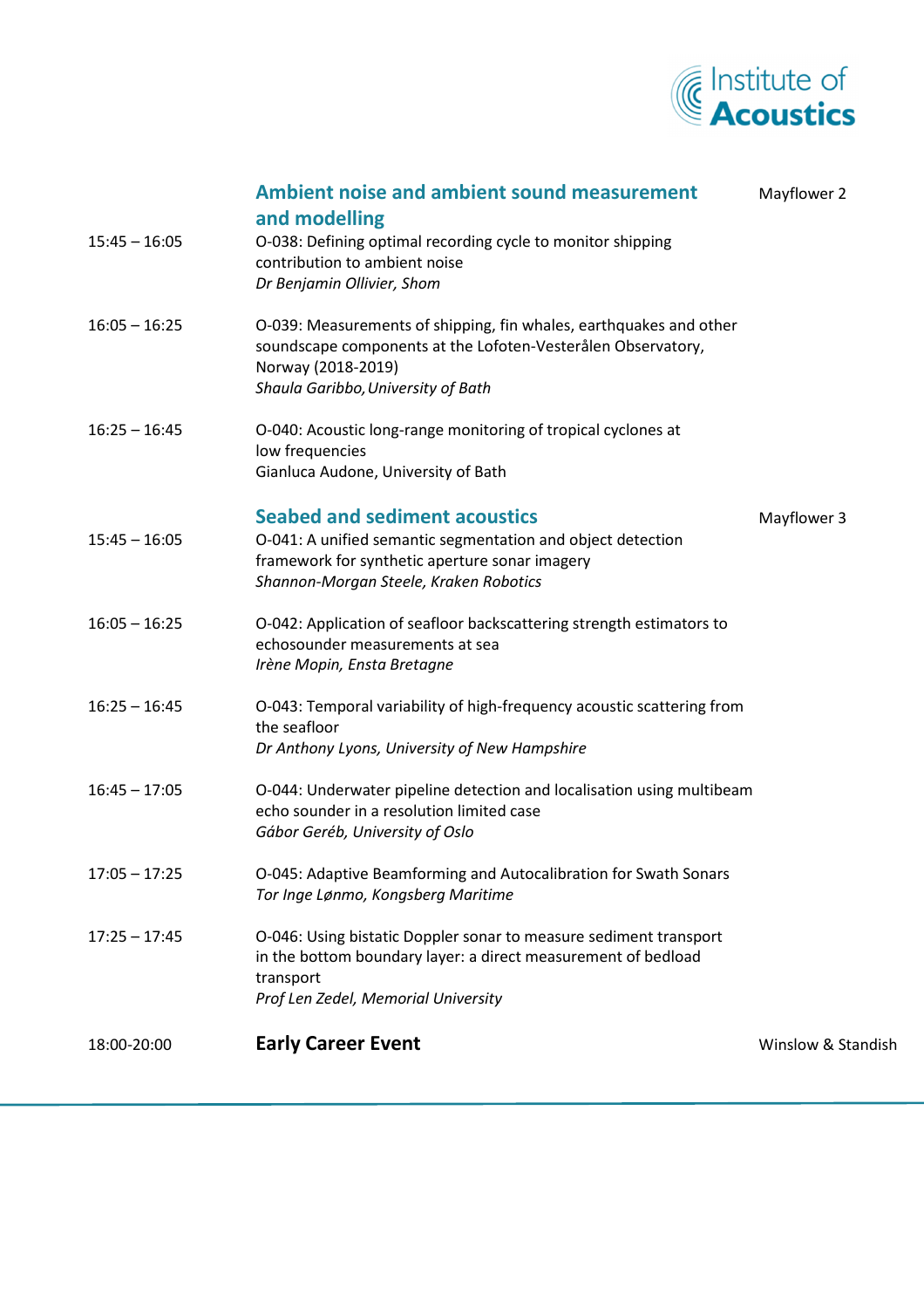

| Tuesday 21 <sup>st</sup> June |                                                                                                                                                                           |                  |
|-------------------------------|---------------------------------------------------------------------------------------------------------------------------------------------------------------------------|------------------|
| $08:00 - 08:45$               | <b>Conference Registration &amp; Speaker Preview</b>                                                                                                                      | Mayflower Foyer  |
| $08:45 - 09:45$               | <b>Plenary Session</b><br><b>3D Shelf Break Acoustics</b>                                                                                                                 | Mayflower 1 & 2  |
|                               | Dr Ying-Tsong Ling, Associate Scientist with Tenure,<br>Woods Hole Oceanographic Institution                                                                              |                  |
| $09:45 - 10:15$               | Refreshments                                                                                                                                                              | Mayflower Lounge |
| $10:15 - 12:15$               | <b>PARALLEL SESSION 4</b>                                                                                                                                                 |                  |
| $10:15 - 10:35$               | <b>Signal processing</b><br>O-047: Analysis of Hydroacoustic Time Series by Predictive                                                                                    | Mayflower 1      |
|                               | Modelling<br>Dr Andreas Galka, Bundeswehr Technical Center For Ships and<br>Naval Weapons, Maritime Technology and Research (WTD 71)                                      |                  |
| $10:35 - 10:55$               | O-048: Sonar array beampattern bounds: tolerance analysis using<br>interval arithmetic                                                                                    |                  |
|                               | Håvard Kjellmo Arnestad, University of Oslo                                                                                                                               |                  |
| $10:55 - 11:15$               | O-049: Positioning Error Correction in Underwater Acoustic Sensor<br>Network with Embedded Sound Speed Inversion<br>Dr Wen Xu, Zhejiang University                        |                  |
| $11:15 - 11:35$               | O-050: Single snapshot signal-to-noise ratio improvement using the<br>cubic autoproduct<br>Nicholas Joslyn, University of Michigan                                        |                  |
| $11:35 - 11:55$               | O-051: Remote Detection of Ocean Sound Speed Profile Using Acoustic<br><b>Profiling Techniques</b>                                                                        |                  |
|                               | Seyed Mohammad RezaMousavi, Memorial University of Newfoundland                                                                                                           |                  |
|                               | <b>Marine renewables</b>                                                                                                                                                  | Mayflower 2      |
| $10:15 - 10:35$               | O-052: Characterisation of underwater acoustic fields generated<br>by disposal of unexploded ordnance during construction of offshore<br>windfarms<br>Sei-Him Cheong, NPL |                  |
| $10:35 - 10:55$               | O-053: Underwater sound generated by the wind park construction,<br>the ten years Belgian North Sea experience<br>Dr Alain Norro, Rbins                                   |                  |
| $10:55 - 11:15$               | O-054: Reducing conservatism in underwater noise assessments<br>Dr Michael Bellmann, Itap Gmbh                                                                            |                  |
| $11:15 - 11:35$               | O-055: Autonomous Subsea Cable Survey using Wideband Sonar<br>Dr Chris Capus, Hydrason Solutions Limited                                                                  |                  |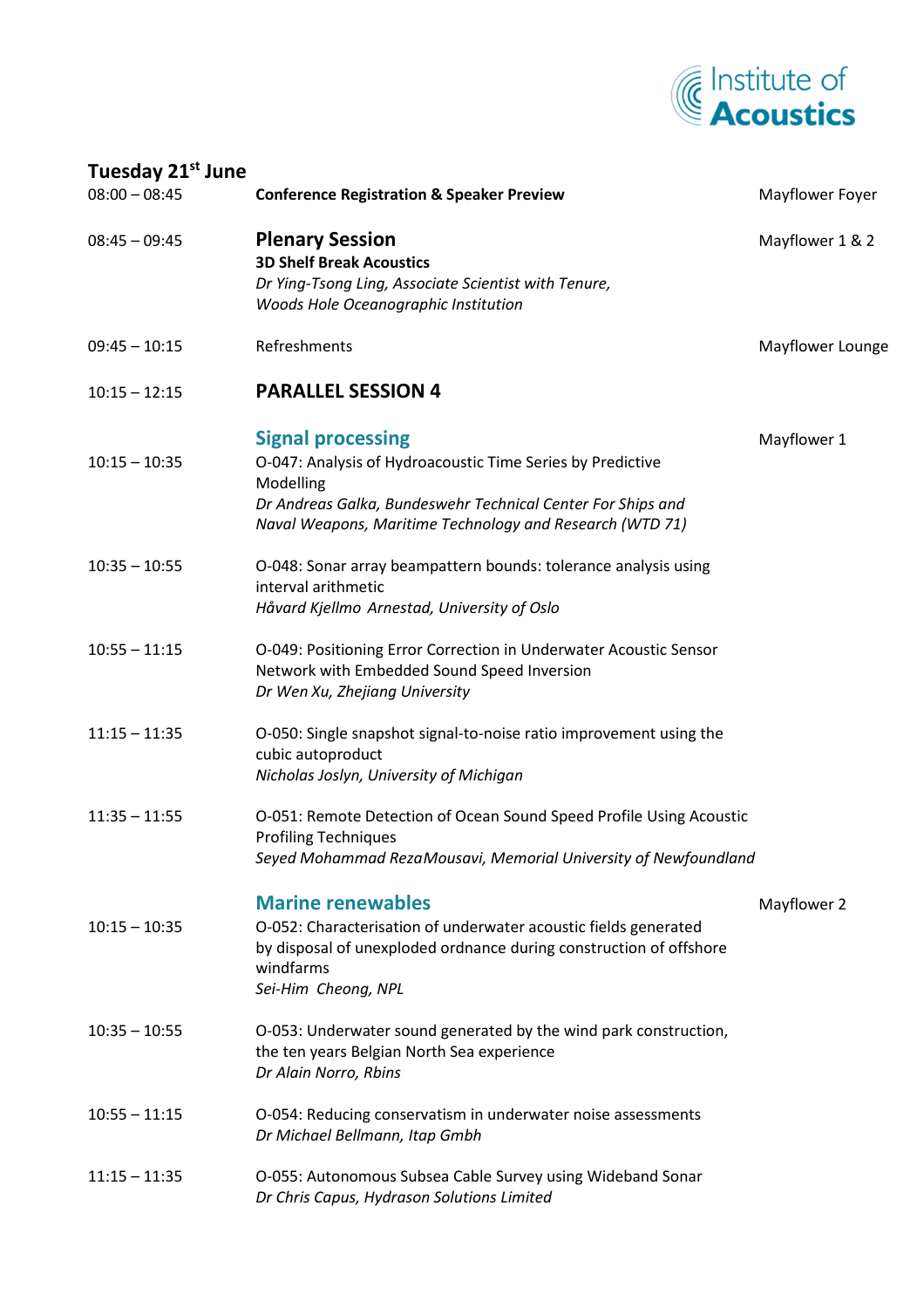

| $11:35 - 11:55$ | O-057: Scaling offshore pile driving noise: A case study for scenarios<br>with and without noise mitigation<br>Jonas Von Pein, Hamburg University of Technology                                                                              |                  |
|-----------------|----------------------------------------------------------------------------------------------------------------------------------------------------------------------------------------------------------------------------------------------|------------------|
| $10:15 - 10:35$ | <b>Target Echo Strength - Measurements and Modelling</b><br>O-058: Elastic Phenomena in Thin-Walled Acoustic<br><b>Scatterers: Measurements and Simulations</b><br>Prof Amir Boag, Tel Aviv University                                       | Mayflower 3      |
| $10:35 - 10:55$ | O-059: Photogrammetry as a FE Modelling Geometry Builder<br>Jake Kent, Atlas Elektronik UK                                                                                                                                                   |                  |
| $10:55 - 11:15$ | O-060: Wideband target echo strength measurements at Wraysbury<br>Reservoir, UK<br>Dr Zuhayr Rymansaib, University of Bath                                                                                                                   |                  |
| $11:15 - 11:35$ | O-061: Understanding acoustic-structure interaction using efficient<br>finite-element modelling with Pogo: application to underwater<br>acoustics<br>Dr Oliver Sanford, Dstl                                                                 |                  |
| $11:35 - 11:55$ | O-062: On target excitation by modulated radiation pressure<br>Dr Ahmad Abawi, Hls Research                                                                                                                                                  |                  |
| $12:15 - 13:15$ | Lunch                                                                                                                                                                                                                                        | Mayflower Lounge |
|                 |                                                                                                                                                                                                                                              |                  |
| $13:15 - 14:55$ | <b>PARALLEL SESSION 5</b>                                                                                                                                                                                                                    |                  |
| $13:15 - 13:35$ | <b>Sonar performance measurement and modelling</b><br>O-064: Two methods to include a beam pattern in parabolic<br>equation models<br>Jan Ehrlich, Bundeswehr Technical Centre for Ships, Naval<br>Weapons, Maritime Technology and Research | Mayflower 1      |
| $13:35 - 13:55$ | O-065: Distributed multistatic sonar performance prediction<br>demonstrator tool<br>Jan Ehrlich, Bundeswehr Technical Centre for Ships, Naval<br>Weapons, Maritime Technology and Research                                                   |                  |
| $13:55 - 14:15$ | O-066: Standard Scenarios For Verification of<br>Passive-Sonar-Performance Models<br>Dr Mark Prior, TNO                                                                                                                                      |                  |
| $14:15 - 14:35$ | O-067: Modelling Split-Beam Sonar<br>Axel Belgarde, Memorial University of Newfoundland                                                                                                                                                      |                  |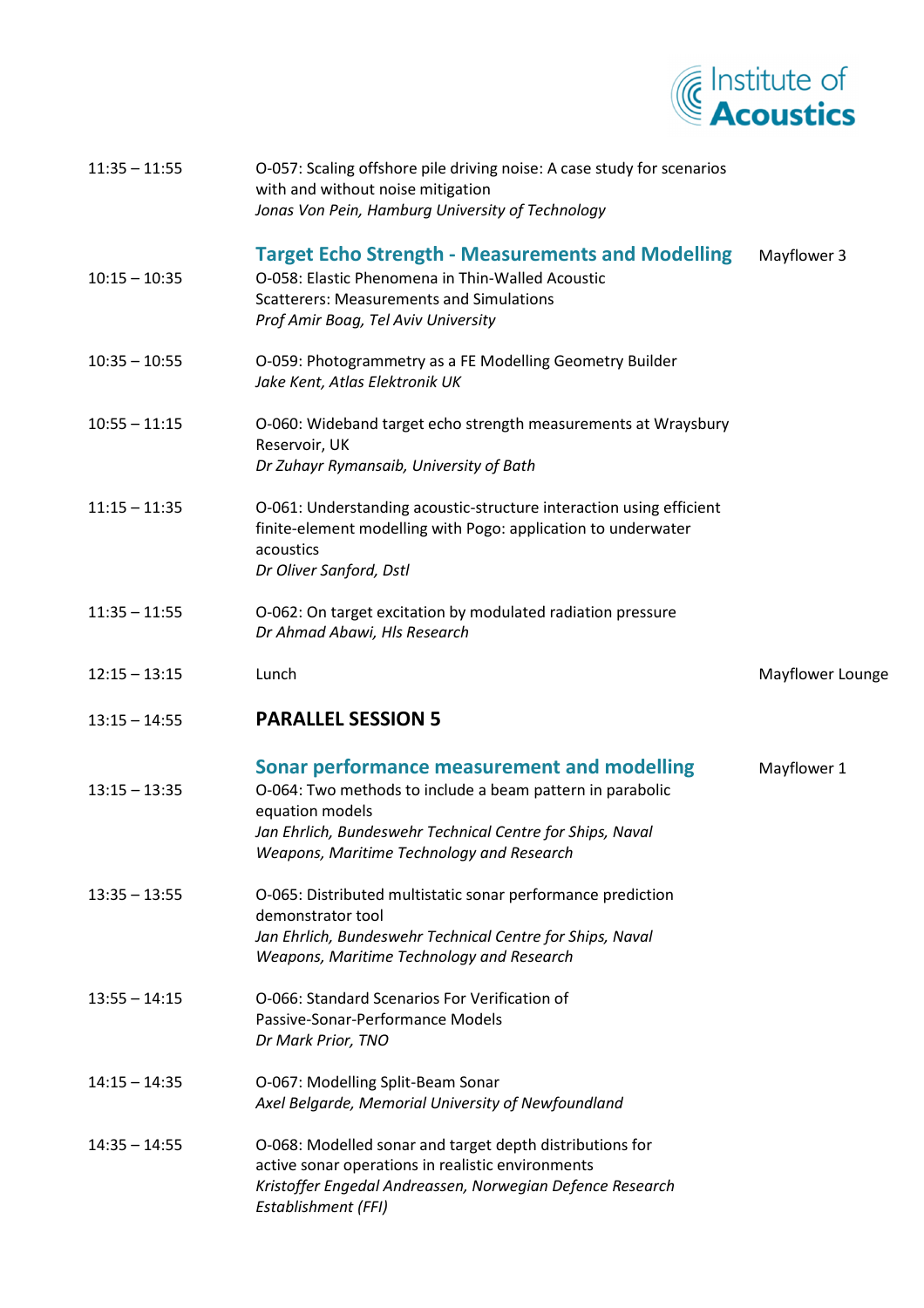

| $13:15 - 13:35$ | <b>Measurement and modelling of acoustic particle</b><br><b>Motion</b><br>O-069: Benchmark scenarios for underwater acoustic particle<br>motion verification<br>Victor Oppeneer, TNO | Mayflower 2      |
|-----------------|--------------------------------------------------------------------------------------------------------------------------------------------------------------------------------------|------------------|
| $13:35 - 13:55$ | O-071: A best practice guide for measurement of underwater particle<br>motion for biological applications<br>Dr Sophie Nedelec, University of Exeter                                 |                  |
| $13:55 - 14:15$ | O-072: A Comparison of methods for modelling acoustic particle<br>Velocity<br>Dr Alec Duncan, Curtin University                                                                      |                  |
| $13:15 - 13:35$ | <b>Sonars and transducers</b><br>O-073: Near field self-reciprocity at 500 kHz using water to<br>air interface<br>Jay Abel, Sensor Technology Ltd                                    | Mayflower 3      |
| $13:35 - 13:55$ | O-074: Primary pressure calibration of hydrophones using a<br>laser pistonphone<br>Ben Ford, National Physical Laboratory                                                            |                  |
| $13:55 - 14:15$ | O-075: Performance Modelling of Acoustic Wedges for<br><b>Underwater Test Facilities</b><br>Prof Victor Humphrey, University of Southampton                                          |                  |
| $14:15 - 14:35$ | O-076: Experimental investigation of a virtual planar array for<br>MIMO sonar systems<br>Sven Schröder, German Aerospace Center (DLR)                                                |                  |
| $14:55 - 15:30$ | Refreshments                                                                                                                                                                         | Mayflower Lounge |
| $15:30 - 18:00$ | Tours - NOC and ISVR                                                                                                                                                                 |                  |

## **Wednesday 22nd June**

| $08:00 - 08:40$ | <b>Conference Registration &amp; Speaker Preview</b>                                                                                                              | Mayflower Foyer |
|-----------------|-------------------------------------------------------------------------------------------------------------------------------------------------------------------|-----------------|
| $08:40 - 10:20$ | <b>PARALLEL SESSION 6</b>                                                                                                                                         |                 |
| $08:40 - 09:00$ | <b>Underwater propagation</b><br>O-077: Interaction of acoustic and gravity waves as a source of<br>abyssal T-waves<br>Dr Oleg A Godin, Naval Postgraduate School | Mayflower 1     |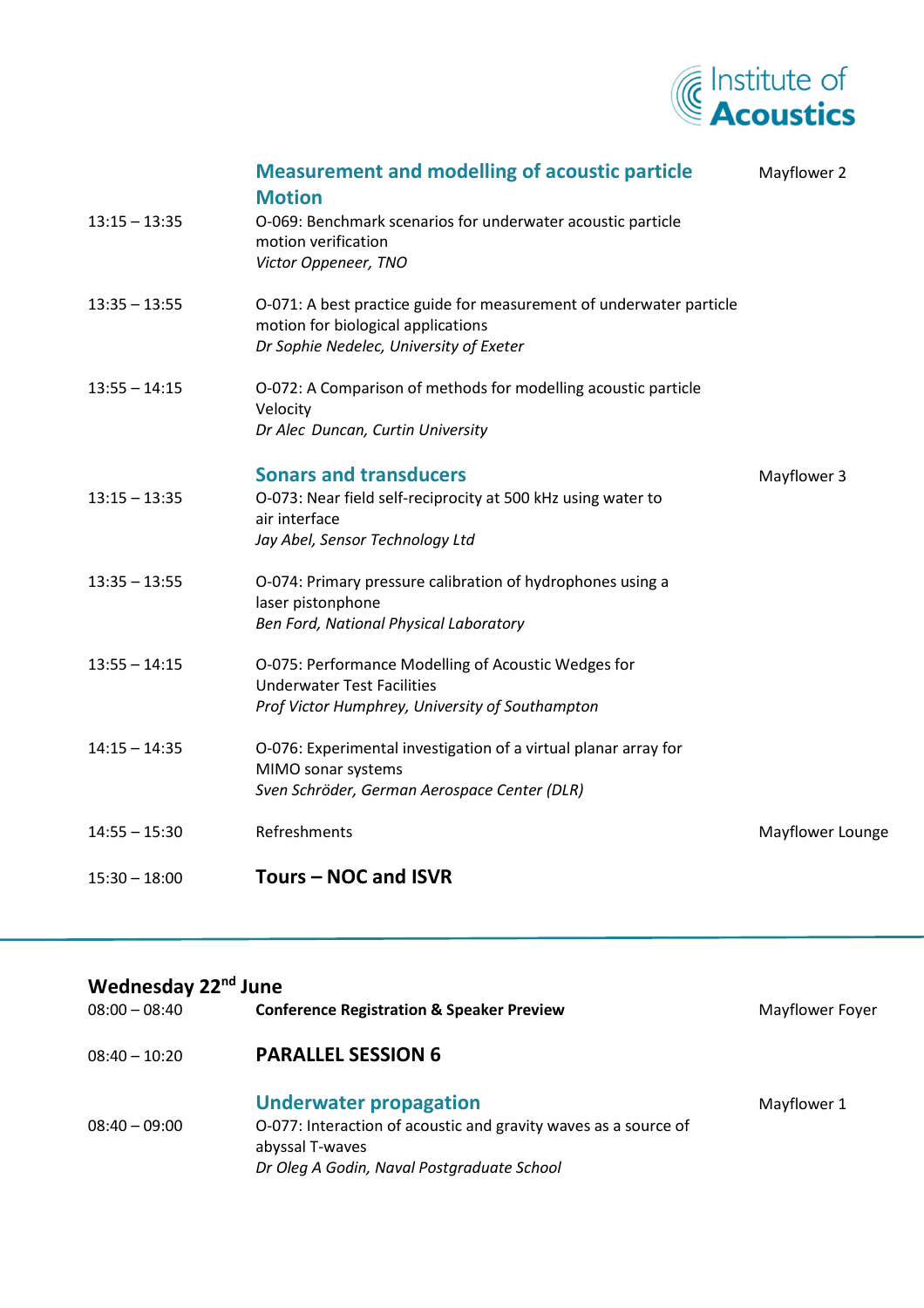

| $09:00 - 09:20$ | O-078: High order isogeometric analysis for ocean acoustics<br>Dr Ganesh Diwan, Prescient Computing                                                                                                 |             |
|-----------------|-----------------------------------------------------------------------------------------------------------------------------------------------------------------------------------------------------|-------------|
| $09:20 - 09:40$ | O-079: Acoustic source localization in underwater environment<br>using interval analysis<br>Quentin Brateau, Ensta Bretagne                                                                         |             |
| $09:40 - 10:00$ | O-080: Using neural networks to estimate acoustic transmission loss<br>uncertainty due to seabed uncertainty in shallow water environments<br>Brandon Lee, University of Michigan                   |             |
| $10:00 - 10:20$ | O-081: Sound Propagation Experiments in a Fjord Environment<br>Dr Jan Abshagen, Bundeswehr Technical Center For Ships<br>And Naval Weapons, Maritime Technology And Research - WTD 71               |             |
| $08:40 - 09:00$ | <b>General underwater acoustics</b><br>O-082: Exploring the use of AI in marine acoustic sensor<br>Management<br><b>Edward Clark, University of Bath</b>                                            | Mayflower 2 |
| $09:00 - 09:20$ | O-083: Developing a fluid-structure interaction finite element<br>formulation for GPU calculations with Pogo: Application to<br>underwater acoustics<br>Yiannis Simillides, Imperial College London |             |
| $09:20 - 09:40$ | O-084: Acoustic Bearing Estimation from an AutoNaut USV using<br>Spline Array Shape Estimation<br>Alfie Anthony Treloar, University of Bath                                                         |             |
| $09:40 - 10:00$ | O-085: Exploring Soundscapes as a Tool for Automated Vessel<br>Identification<br>Ellen White, BAE Systems                                                                                           |             |
| $10:00 - 10:20$ | O-086: Wideband Acoustic Detector for Insulated Subsea Pipelines<br>Dr Chris Capus, Hydrason Solutions Limited                                                                                      |             |
|                 | Underwater acoustic detection and classification<br>and clearance of unexploded ordnance                                                                                                            | Mayflower 3 |
| $08:40 - 09:00$ | O-087: Reducing the false alarm rate of a simple sidescan sonar<br>change detection system using deep learning<br>Yannik Steiniger, German Aerospace Center (DLR)                                   |             |
| $09:00 - 09:20$ | O-088: Utilizing imaging geometry meta-data in classification of<br>synthetic aperture sonar images with deep learning<br>Dr Narada Warakagoda, Norwegian Defence Research Establishment (FFI)      |             |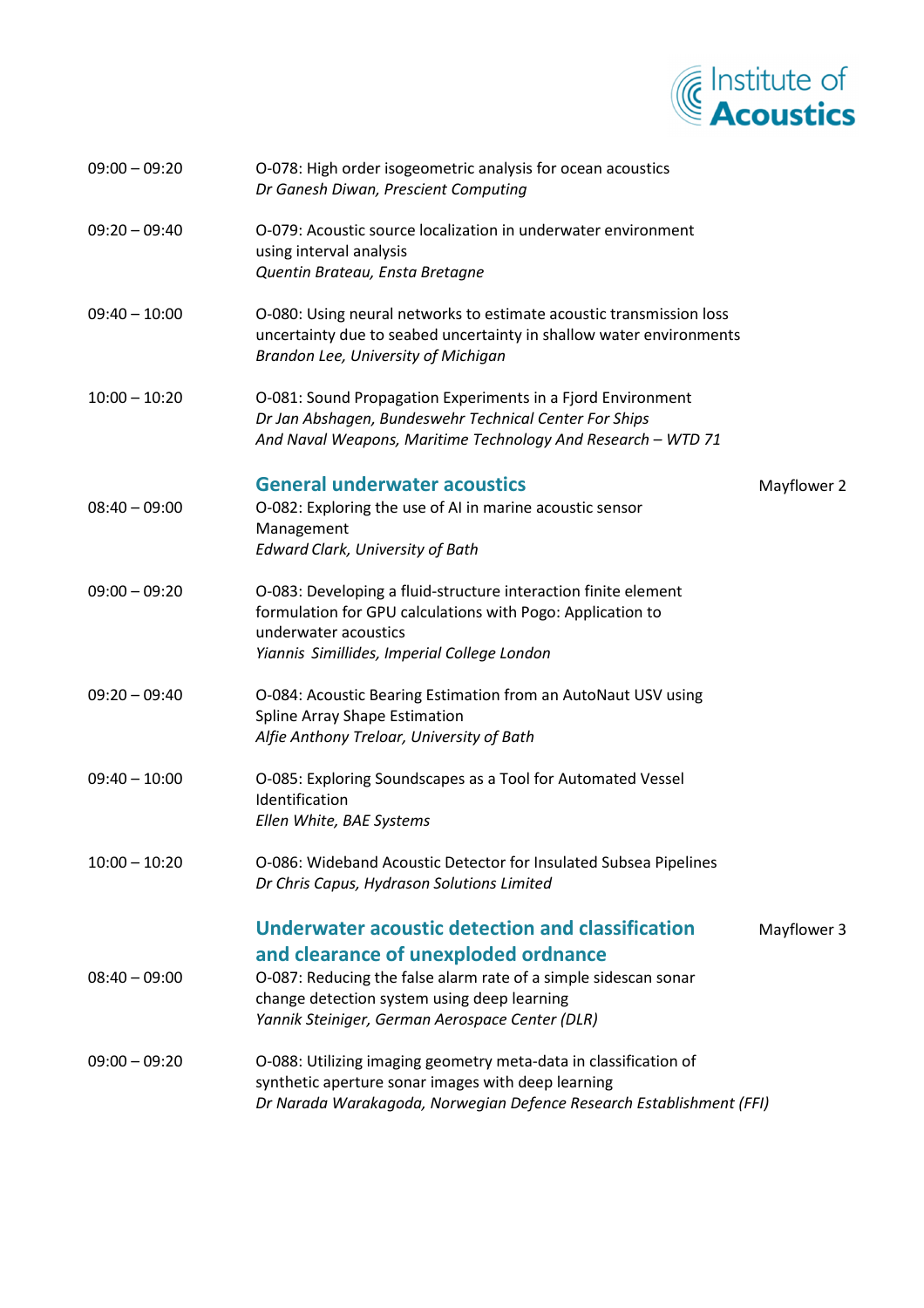

| $09:20 - 09:40$ | O-89: Improving the realistic rendering of artificial sonar images<br>using Cycle Generative Adversarial Networks<br>Zamirddine Mari, Dga Techniques Navales                                                         |             |
|-----------------|----------------------------------------------------------------------------------------------------------------------------------------------------------------------------------------------------------------------|-------------|
| $09:40 - 10:00$ | O-090: Utilising multiple sonar views for object classification in<br>historic chemical munitions dumpsites<br>Oscar Bryan, University of Bath                                                                       |             |
| $10:20 - 10:50$ | Refreshments                                                                                                                                                                                                         |             |
| $10:50 - 12:30$ | <b>PARALLEL SESSION 7</b>                                                                                                                                                                                            |             |
| $10:50 - 11:10$ | <b>Underwater propagation</b><br>O-091: Mode coupling and Landau-Zener transitions in slowly<br>changing underwater waveguide<br>Prof Boris Katsnelson, University of Haifa                                          | Mayflower 1 |
| $11:10 - 11:30$ | O-093: Pseudo-differential mode parabolic equations with mode<br>coupling and their applications in shallow-water acoustics<br>Prof Pavel Petrov, Il'ichev Pacific Oceanological Institute                           |             |
| $10:50 - 11:10$ | <b>General underwater acoustics</b><br>O-095: Acoustic Cloning<br>Dr Dirk-Jan van Manen, ETH Zurich                                                                                                                  | Mayflower 2 |
| $11:10 - 11:30$ | O-096: Sonarbell Autodetection<br>Dr Chris Capus, Hydrason Solutions Limited                                                                                                                                         |             |
| $11:30 - 11:50$ | O-097: A Proposed Definition of "Clutter" in the Context of<br><b>Active Sonar</b><br>Adrian Brown, Atlas Elektronik UK                                                                                              |             |
| $11:50 - 12:10$ | O-098: Experimental characterisation of a panel with periodic<br>macro-voided inclusions in a water tank<br>Dr Laetitia Roux, Naval Group France                                                                     |             |
| $12:10 - 12:30$ | O-099: Coherence recovery in acoustic scattering from the sea<br>Surface<br>Prof David Dowling, University of Michigan                                                                                               |             |
|                 | Underwater acoustic detection and classification                                                                                                                                                                     | Mayflower 3 |
| $10:50 - 11:10$ | and clearance of unexploded ordnance<br>O-100: SERDP/ESTCP Munitions Response Program: An update on<br>underwater remediation of unexploded ordnance (UXO)<br>Michael Richardson, Institute for Defense Analyses IDA |             |
| $11:10 - 11:30$ | O-101: Applying Mask R-CNN to detect and classify sea-mines from<br>SSS and SAS data<br>Dr Olga Lopera Tellez, Royal Military Academy                                                                                |             |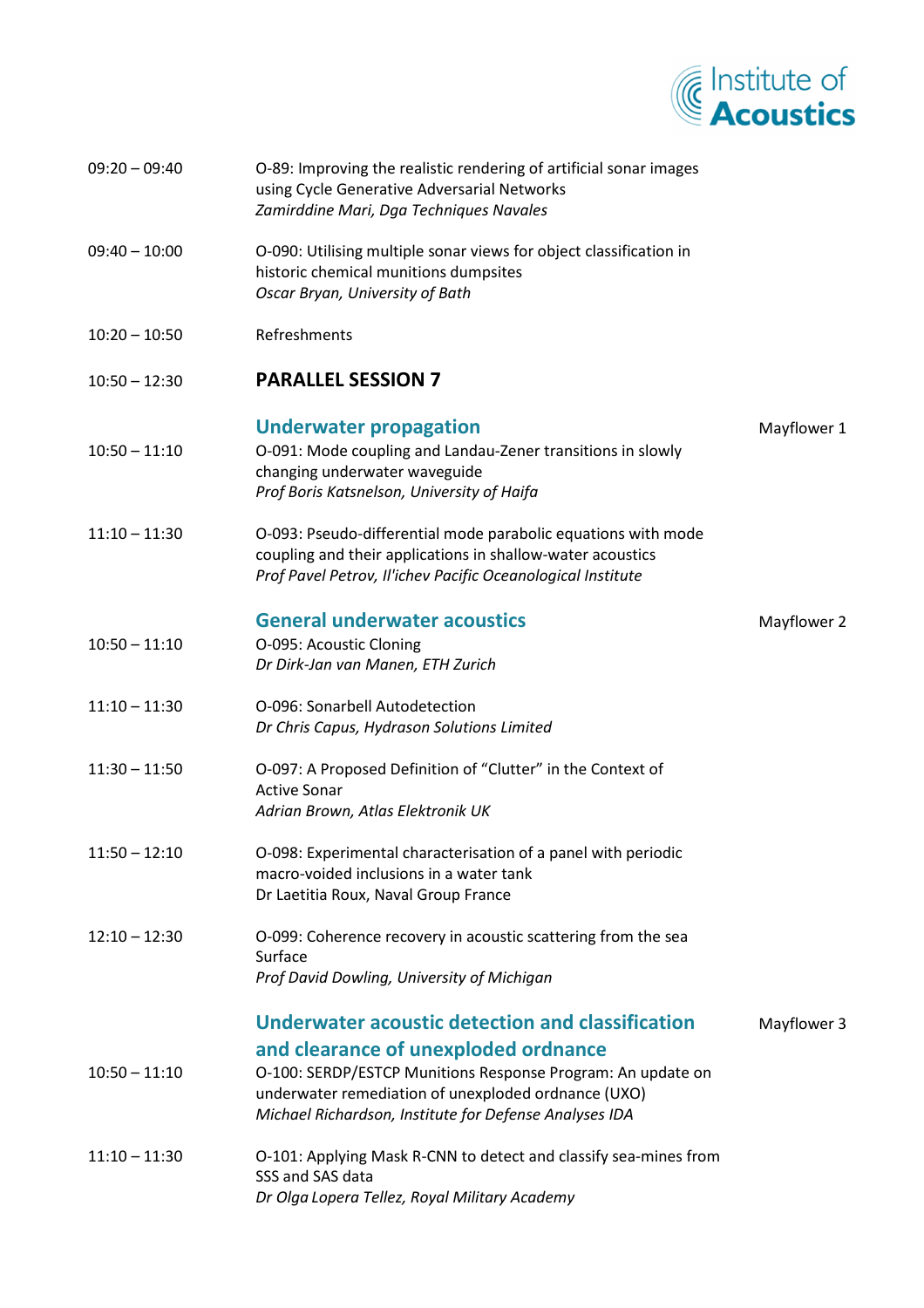

| $11:30 - 11:50$ | O-102: SERDP/ESTCP Munitions Response DCL Demonstration Sites<br>and Some Recent Test Results<br>Dr David Bradley, US Department of Defence                                                                                        |                    |
|-----------------|------------------------------------------------------------------------------------------------------------------------------------------------------------------------------------------------------------------------------------|--------------------|
| $12:30 - 13:30$ | Lunch                                                                                                                                                                                                                              |                    |
| $13:30 - 15:30$ | <b>AB Wood Medal Presentations</b><br>Dr Megan Ballard, Applied Research Laboratories, University of Texas                                                                                                                         | Mayflower 1 & 2    |
|                 | Dr Sophie Nedelec, University of Exeter                                                                                                                                                                                            |                    |
| $15:30 - 16:30$ | <b>PARALLEL SESSION 8</b>                                                                                                                                                                                                          |                    |
| $15:30 - 15:50$ | <b>Underwater communications</b><br>O-103: Introducing Phorcys: Secure, Adaptable and<br>Interoperable Acoustics for Generation-After-Next<br><b>Underwater Networks</b><br>Amy-Mae Hobbs, Defence Science & Technology Laboratory | Mayflower 1        |
| $15:50 - 16:10$ | O-104: Extremely High Data Rate (EHDR) Underwater<br><b>Acoustic Communication</b><br>George Masters, Newcastle University                                                                                                         |                    |
| $16:10 - 16:30$ | O-105: Venilia: Enabling Command and Control Using<br>JANUS in Networked Underwater Environments<br>Amy-Mae Hobbs, Defence Science & Technology Laboratory                                                                         |                    |
| $15:30 - 15:50$ | <b>Fluctuations and scattering</b><br>O-106: Sound field fluctuations in the presence of internal Kelvin<br>waves<br>Ernst Uzhansky, University of Haifa                                                                           | Mayflower 3        |
| $18:30 - 23:00$ | <b>Conference Dinner</b>                                                                                                                                                                                                           | The HMS<br>Warrior |

| Thursday 23 <sup>rd</sup> June |                                                                                                                                                                                  |                 |  |  |
|--------------------------------|----------------------------------------------------------------------------------------------------------------------------------------------------------------------------------|-----------------|--|--|
| $08:00 - 08:40$                | <b>Conference Registration &amp; Speaker Preview</b>                                                                                                                             | Mayflower Foyer |  |  |
| $08:40 - 10:40$                | <b>PARALLEL SESSION 9</b>                                                                                                                                                        |                 |  |  |
| $08:40 - 09:00$                | <b>Synthetic aperture sonar</b><br>O-108: Quantifying and modeling the effects of internal waves on<br>synthetic aperture sonar<br>Dr Anthony Lyons, University of New Hampshire | Mayflower 1     |  |  |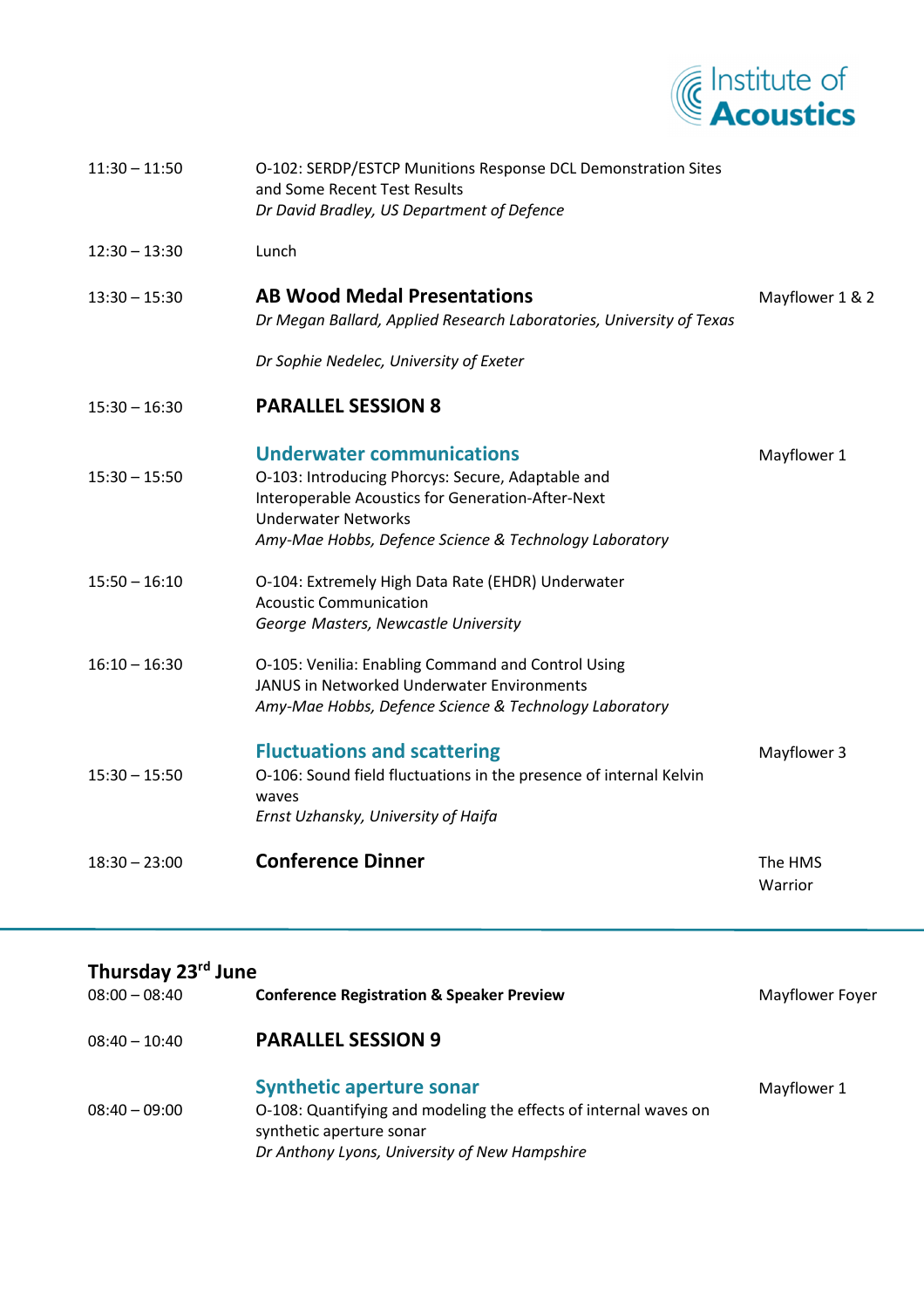

| $09:00 - 09:20$ | O-109: Geometrical corrections for improved trajectory estimation<br>based on DPCA results<br>Dr Holger Schmaljohann, WTD 71                                              |             |
|-----------------|---------------------------------------------------------------------------------------------------------------------------------------------------------------------------|-------------|
| $09:20 - 09:40$ | O-110: Circular synthetic aperture acoustic imaging of spherical target<br>in cylindrical rod clutter<br>Tiara Bixler, United States Naval Academy                        |             |
| $09:40 - 10:00$ | O-111: Calibration mission for improved synthetic aperture sonar imagery<br>Dr Blair Bonnett, Helmut-Schmidt-Universität                                                  |             |
| $10:00 - 10:20$ | O-112: Investigation of layover in interferometry<br>Dr Stig A V Synnes, Ffi                                                                                              |             |
| $10:20 - 10:40$ | O-113: Hypothesis Testing of 3D Object Shapes for Synthetic Aperture<br>Sonar Interferometry<br>Ole Lorentzen, University of Oslo                                         |             |
| $08:40 - 09:00$ | <b>Bioacoustics and biosonar</b><br>O-114: Optimization of the Underwater Acoustic<br>detection of Marine Mammals and Ships using CNNs<br>Bénédcite Dommergues, Blueoasis | Mayflower 2 |
| $09:00 - 09:20$ | O-115: Key Techniques for Continuous Development of<br><b>Mammal Mitigation in SONAR Applications</b><br>Chloe Chilver, Ultra Sonar Systems                               |             |
| $09:20 - 09:40$ | O-116: More than a whistle: automated classification of<br>marine sound sources with convolutional neural networks<br>Ellen White, University of Southampton              |             |
| $08:40 - 09:00$ | <b>Radiated noise from ships</b><br>O-118: Accuracy of numerically predicted underwater sound of a<br>ship-like structure<br>Tjakko Keizer, Damen Shipyards               | Mayflower 3 |
| $09:00 - 09:20$ | O-119: On empirical formulae to assess the source level of ships in<br>shallow water with different hydrophone configurations<br>Dr Valentin Meyer, Naval Group           |             |
| $09:20 - 09:40$ | O-120: Emergence of broadband, coherent modal arrivals on two<br>vertical line arrays from ship noise<br>Marina Yarina, University of Haifa                               |             |
| $09:40 - 10:00$ | O-121: Full-field underwater vibration measurement using digital<br>image correlation<br>Dr Geir Olafsson, University of Southampton                                      |             |
| $10:00 - 10:20$ | O-122: The SOUNDS project: towards effective mitigation of underwater<br>noise from shipping in Europe<br>Erica Cruz, Blueoasis                                           |             |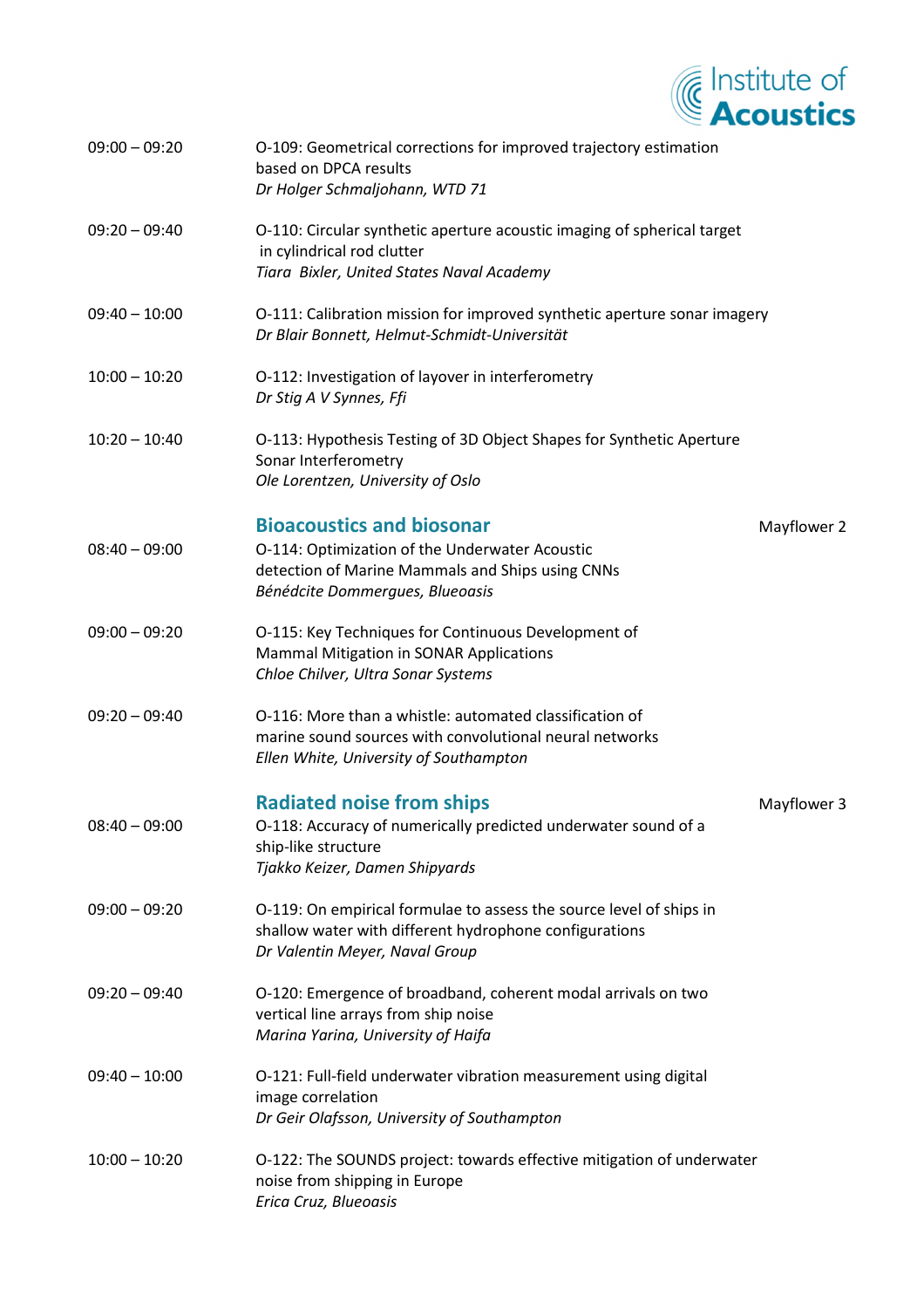

| $10:40 - 11:00$ | Refreshments                                                                                                                                                                |             |
|-----------------|-----------------------------------------------------------------------------------------------------------------------------------------------------------------------------|-------------|
| $11:00 - 13:00$ | <b>PARALLEL SESSION 10</b>                                                                                                                                                  |             |
| $11:00 - 11:20$ | <b>Synthetic aperture sonar</b><br>O-123: Bias reduction in synthetic aperture sonar along-track<br>micronavigation<br>Dr Benjamin Thomas, University of Bath               | Mayflower 1 |
| $11:20 - 11:40$ | O-124: Interpretation of scattering from small aluminium<br>cylinders on the seabed from dual-frequency SAS images<br>Dr Richard Brothers, Atlas Elektronik UK              |             |
| $11:40 - 12:00$ | O-125: Spatial Aperture Coherence with Synthetic Transmit<br>Focusing in SAS<br>Prof Andreas Austeng, University of Oslo                                                    |             |
| $12:00 - 12:20$ | O-126: Image Enhancement Using Capon Minimum Variance<br>Adaptive Beamforming in Synthetic Aperture Sonar<br>Ole Marius Hoel Rindal, University of Oslo                     |             |
| $12:20 - 12:40$ | O-127: Compensating Dynamic Range Alterations from<br>Adaptive Beamforming using Histogram Matching<br>Dr Ole Marius Hoel Rindal, University of Oslo                        |             |
| $12:40 - 13:00$ | O-128: Benefits and Limitations in MIMO Synthetic Aperture Sonar<br>Dr Roy Edgar Hansen, Norwegian Defence Research Establishment<br>(FFI)                                  |             |
|                 | <b>Bubble acoustics</b>                                                                                                                                                     | Mayflower 2 |
| $11:00 - 11:20$ | O-129: Determining the sound of gas percolating through marine<br>sediments<br>Dr Ben Roche, University of Southampton                                                      |             |
| $11:20 - 11:40$ | O-130: The invention of a flat-surface cleaner, with application for<br>hull biofouling and hospital decontamination<br>Prof Timothy Leighton, University of Southampton    |             |
| $11:00 - 11:20$ | <b>Radiated noise from ships</b><br>O-131 SATURN: Developing Solutions to Underwater Noise<br>Dr Michael Ainslie, JASCO Applied Sciences (Germany)                          | Mayflower 3 |
| $11:20 - 11:40$ | O-132: Image method to determine vessel source level from a<br>measurement of sound pressure level in shallow water<br>Dr Michael Ainslie, JASCO Applied Sciences (Germany) |             |
| $11:40 - 12:00$ | O-133: Experimental assessment of uncertainties in underwater<br>sound measurements of ships<br>Tjakko Keizer, Damen Shipyards                                              |             |